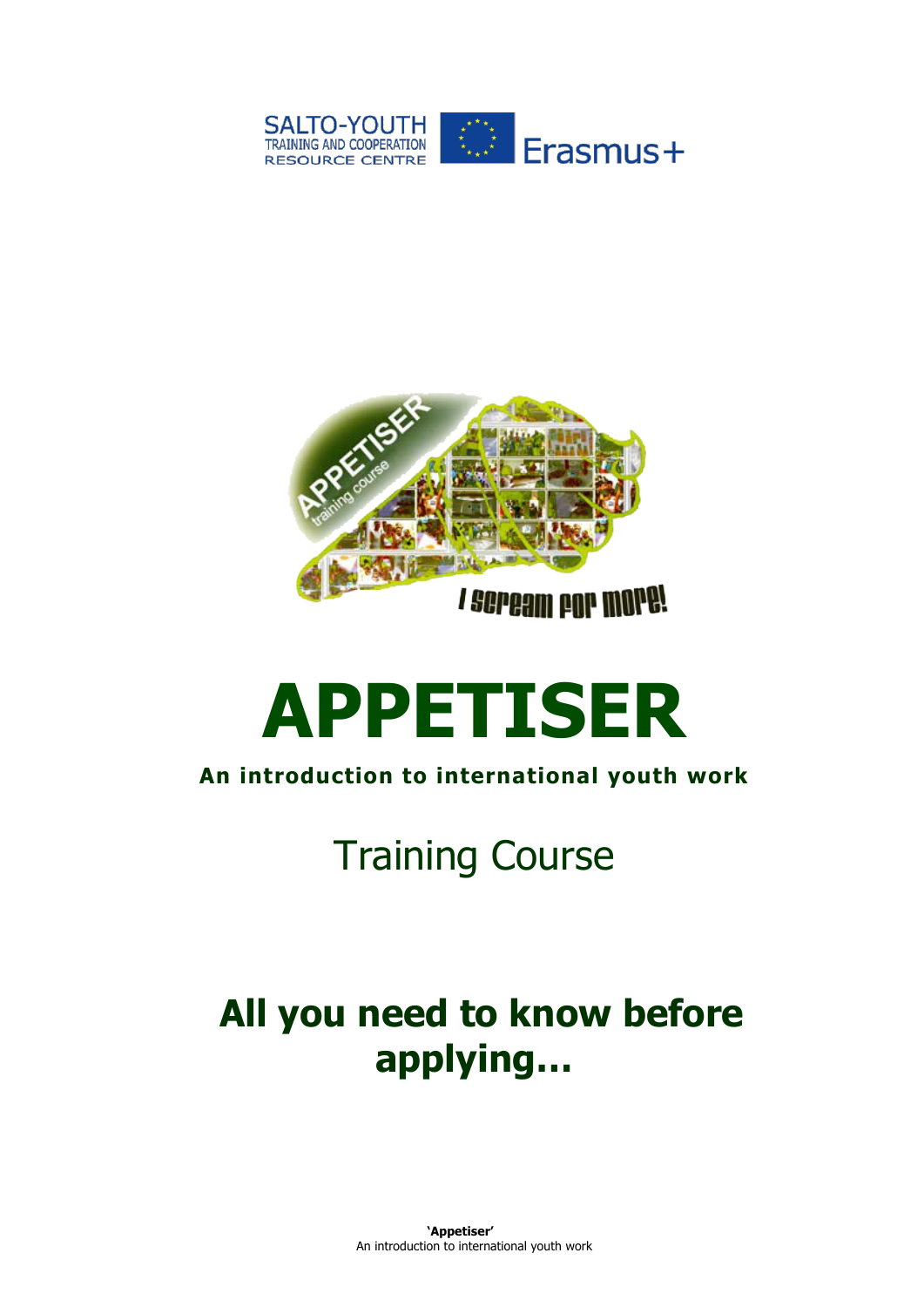## **In brief…**

"**Appetiser**" is a training course which aims to bring together **youth workers/leaders** experienced at local level youth work from all *Programme Countries*, and introduce them with the possibility to expand their activity level to, and benefit from, the *international* youth work field. It promotes the use of **Erasmus+: Youth in Action Programme**. It follows the principles of non-formal learning and works for its promotion and **recognition** (among others, by providing participants with a Youthpass certificate).

Do you **have experience** as <sup>a</sup> youth work/leader at local level and yet **did not organise** international youth activities within Erasmus+: Youth in Action programme (and previous programmes)?

Do you **want to know about Erasmus+ opportunities** for international youth exchanges, European Voluntary Service or/and training projects for youth workers?

Are you in **contact with young people** or other people who would benefit from being involved in international activities?

Are you part of an organisation or informal group that is **new to Erasmus+** or wants to get to know about new opportunities for international activities within this programme?

Should you have answered positively to the most of the questions above, when this course is for you!

## *Some history*

"**Appetiser**" started as a pilot project in **2004**. It was firstly realized in Malta and since then, several Appetisers took place in **almost all Programme Countries**. Appetiser became a **Network Training**, under the umbrella of **SALTO Training & Cooperation Resource Centre**, in 2007 thus validating its usefulness. If you are interested in seeing some quality and quantity information, Appetiser general reports from recent years are available at **www.salto-youth.net/appetiser.**

> *I appreciated your effort to provide us best working conditions, food, accommodation and working environment was perfect (maybe too perfect*☺*). It was nice to know your country's hospitality and culture! Thank you!*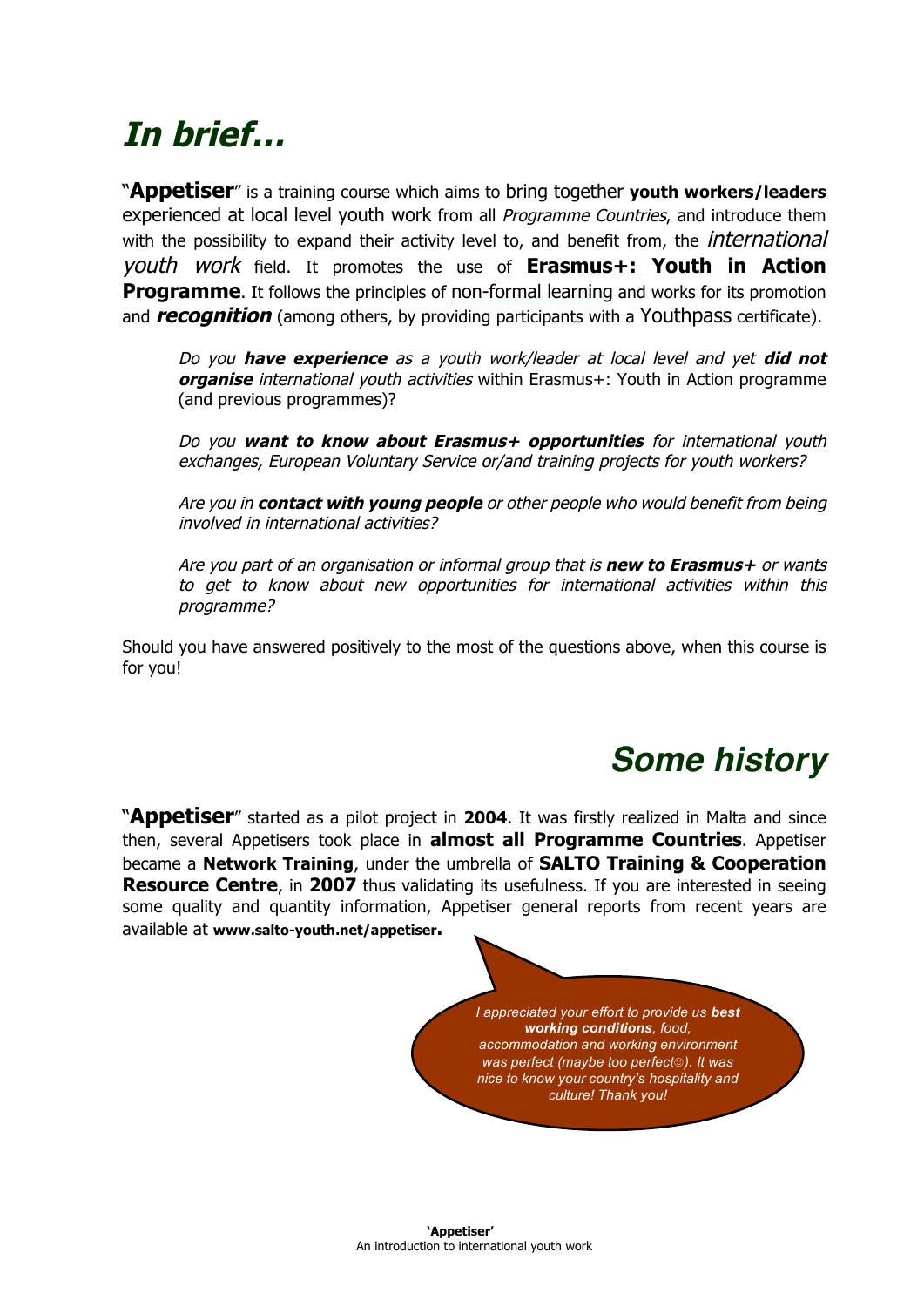### *What's on the menu?*

Surprisingly, when ordering an "**Appetiser**", you get a very delicious *ice* cream! The "ice cream" model helps us to visualize its main "ingredients". The core of the programme (middle of the "ice cream") is comprised by the concepts of

- **non-formal education/learning** and
- **intercultural learning.**

Participants' **active involvement and participation** in the learning process is promoted, encouraged and supported.

A full **3-days programme** of activities makes sure everyone is appetised to go international!!! A special focus is given to the presentation of **good practices**; projects of high quality that have been realized with the support of the **Erasmus +: Youth in Action Programme and its previous editions**.



Although it is not a contact-making seminar, **a natural space** for the development of cooperation is offered and participants are encouraged to make use of it; and so far, they have greatly done so!

*"I have learned a lot about the YOUTH programme. I didn't know much about it and has been great to go deep in it. Now I know how many opportunities I have to do something related to international youth work."*

As of **2007**, and after the introduction of **Youthpass**, the trainers have taken the necessary measures so that the learning outcomes of the Appetiser participants are recognised and they can use on their learning process during the training course itself. During the 3 days' programme, the participants have a chance to reflect on their learning every day and create their own Youthpass because of this learning journey.

# *Day by day…*

A well-structured daily programme of activities has been developed after analysis of feedback and use of the experience collected so far. A good deal of informal learning time is provided so that the participants get to know each other, their local realities and their role in international youth work. The *logic* goes from participants' local experience, to accessing new tools and means to go *international*

*"There was a good balance between theory and practice and self-involvement of the participants in the learning process."*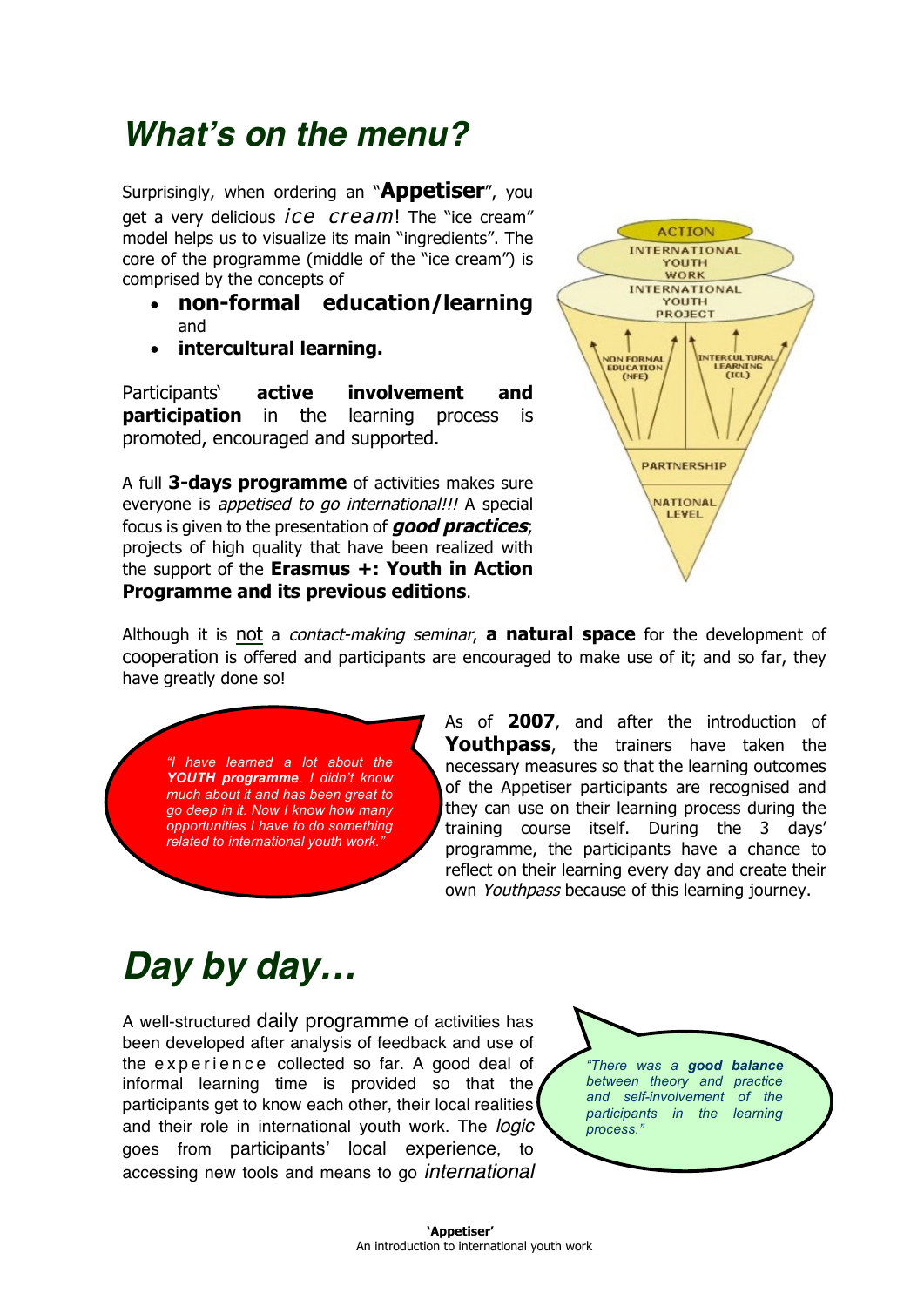and finally discovering the added value that international youth work would offer to their activities.

| 1 day                             | 2 day                                                          | 3 day                                            | 4 day                                       | 5 day                                    |
|-----------------------------------|----------------------------------------------------------------|--------------------------------------------------|---------------------------------------------|------------------------------------------|
| Arrival of<br>the<br>participants | Official welcome &<br><b>Group Building</b>                    | Intercultural<br>Learning<br>'Theory & Practice' | "Erasmus+: Youth<br>in Action<br>Programme" |                                          |
|                                   | Introduction to<br>-Appetiser<br>-Erasmus+: Youth in<br>Action |                                                  | Good practices                              |                                          |
|                                   | Lunch                                                          |                                                  |                                             |                                          |
|                                   | Organisations'<br>Bazaar                                       | Non-formal<br>education/learning                 | The value of<br>international youth<br>work | Departur<br>e of the<br>participa<br>nts |
|                                   | Sharing of<br>experiences                                      |                                                  | Youthpass                                   |                                          |
|                                   |                                                                |                                                  | Dessert time                                |                                          |
|                                   | Dessert time                                                   | Dessert time until<br>17:30                      | Evaluation of the<br>seminar                |                                          |
| <b>Dinner</b>                     |                                                                |                                                  |                                             |                                          |
| Getting to know<br>each other     | <b>Intercultural Evening</b>                                   | Dinner out                                       | <b>Farewell party</b>                       |                                          |

#### **PROVISIONAL PROGRAMME OF "APPETISER" COURSE**

# *Why "Appetiser"?*

- Because **88%** of the participants had the chance for **the first time** in their lives to *experience an international youth project*!
- Because **92%** of the participants liked the taste of *intercultural learning*…
- Because **8 1 %** of the participants profoundly *understood the possibilities offered by the Youth in Action programme*!
- Because **67%** of the participants believe that they have adequately *seen examples of quality youth projects supported by the Youth/Youth in Action programme*!
- Because **89%** of the participants managed, in the short time given, to soundly *imagine how their own youth work practice can benefit from the international context*.

…and because of many other reasons, well justified in **Annual Reports** (**www.saltoyouth.net/appetiser**).